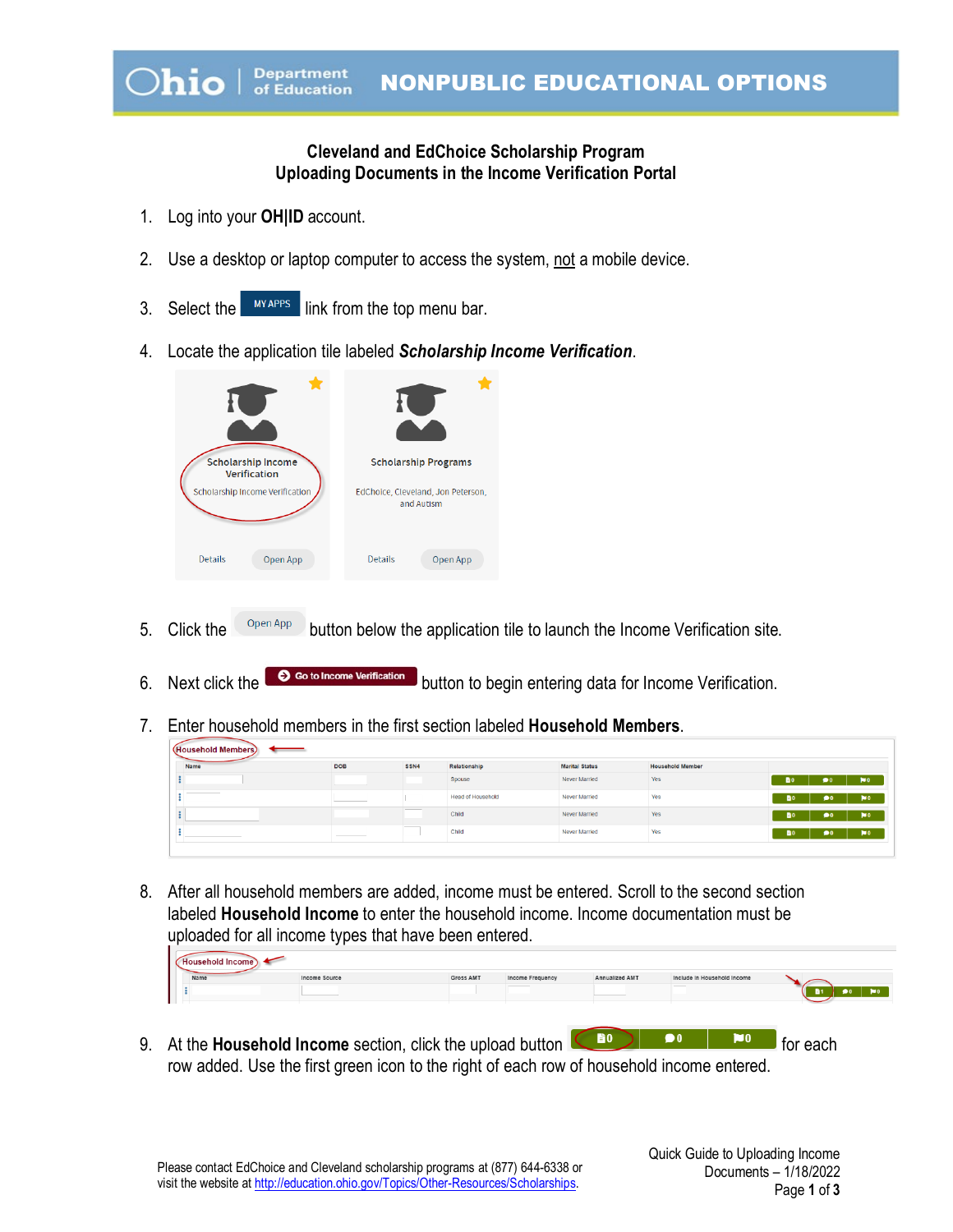## **Cleveland and EdChoice Scholarship Program Uploading Documents in the Income Verification Portal**

10. A dialogue box will open on the left-hand side of the screen. Click the **Buth Andd Documents** button.



11. Select the appropriate *Document Type* from the list available, based on the type of income entered.



12. Upload documents saved on your computer.